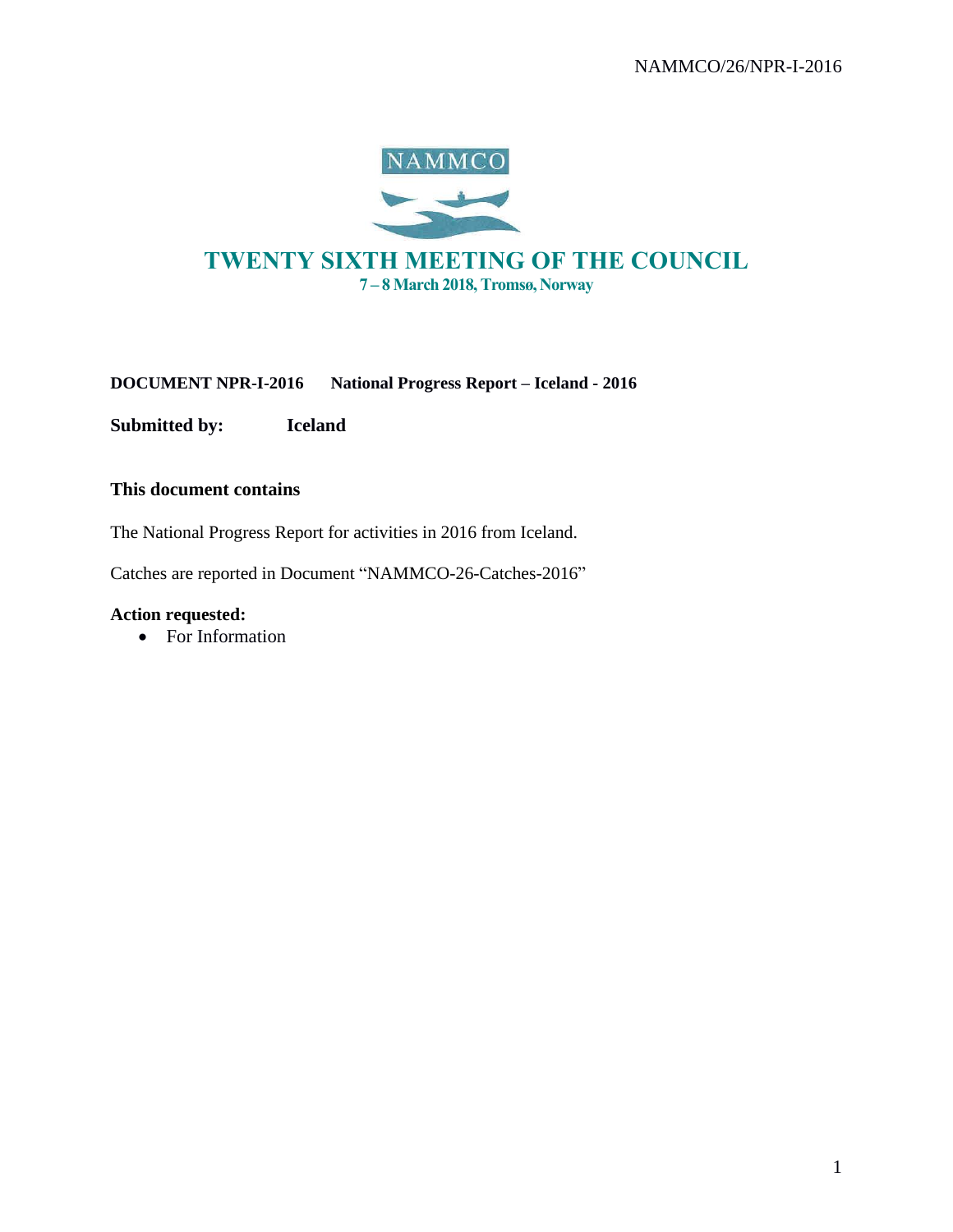# **ICELAND**

# **PROGRESS REPORT ON MARINE MAMMALS IN 2016**

# *Compiled by* Gísli A. Víkingsson, Þorvaldur Gunnlaugsson, Sverrir D. Halldórsson and Sandra M. Granquist.

Marine and Freshwater Research Institute (MFRI), Reykjavík Iceland

# **I INTRODUCTION**

The following text reports on studies on marine mammals in Icelandic and adjacent waters in 2016. Most of the studies were conducted by the Marine Research Institute (MRI, since mid-2016 MFRI) In cooperation with various research partners including Húsavík Research Centre (HRC), Húsavík Whale Museum (HWM); Faxaflói Cetacean Research project (FCR), Innovation Centre, Iceland (ICI); Keldur, Institute for Experimental Pathology (KIEP); The Institute of Natural History (INH); University of Iceland (UI), University of British Columbia in Canada, University of Barcelona in Spain, University of St Andrews in Scotland, Icelandic Seal Center (ISC), BioPol, Hólar University Collage, the University of Stockholm, Natural history museum of Sweden, Natural History Museum of Denmark, Maine University and University of Southern Denmark in Odense, University of Potsdam. Queries for information on research were sent to all offices, individuals and private commercial platforms such as whaling and whale watching companies known to have been involved in marine mammal research or data collection during the period.

# **II RESEARCH BY SPECIES 2016**

# **Fin whale**

In 2016 the Scientific Committee of the IWC completed the *RMP Implementation Review* of North Atlantic fin whales.

No fin whaling was conducted in Iceland in 2016 and thus the proposed sampling program was postponed. A whale research team from the University of British Columbia has conducted various research projects on fin whales at the whaling station in Hvalfjörður in recent years. In recent years the research program focused on analysis of anatomical features related to engulfment feeding and diving in fin whales. This includes a study of many structures in the head and thorax including diaphragm, arteries, nerves and muscles in the ventral groove blubber and tongue, esophagus, pharynx, lung and baleen. The aim is twofold: 1. to understand how rorqual whales have evolved the capacity to engulf extremely large volumes of water containing prey, filter the prey items from the water, and swallow the prey rapidly with total protection of the airway. 2. to explore mechanisms that protect against adverse effects of rapid descent in the ocean that must cause transient pressure gradients in the thorax, vascular system, and lungs.

Starting in 2014, a research collaboration has been established between the marine mammal research group of the University of Barcelona, led by Alex Aguilar and Asunción Borrell, and the Marine Research Institute. The objective is to validate and deepen in the use of a number of chemical tracers to investigate the ecology and demographic structure of baleen whales, particularly fin and minke whales. Research has focused on the use of stable isotopes of various elements (C, N, O, S), trace elements, as well as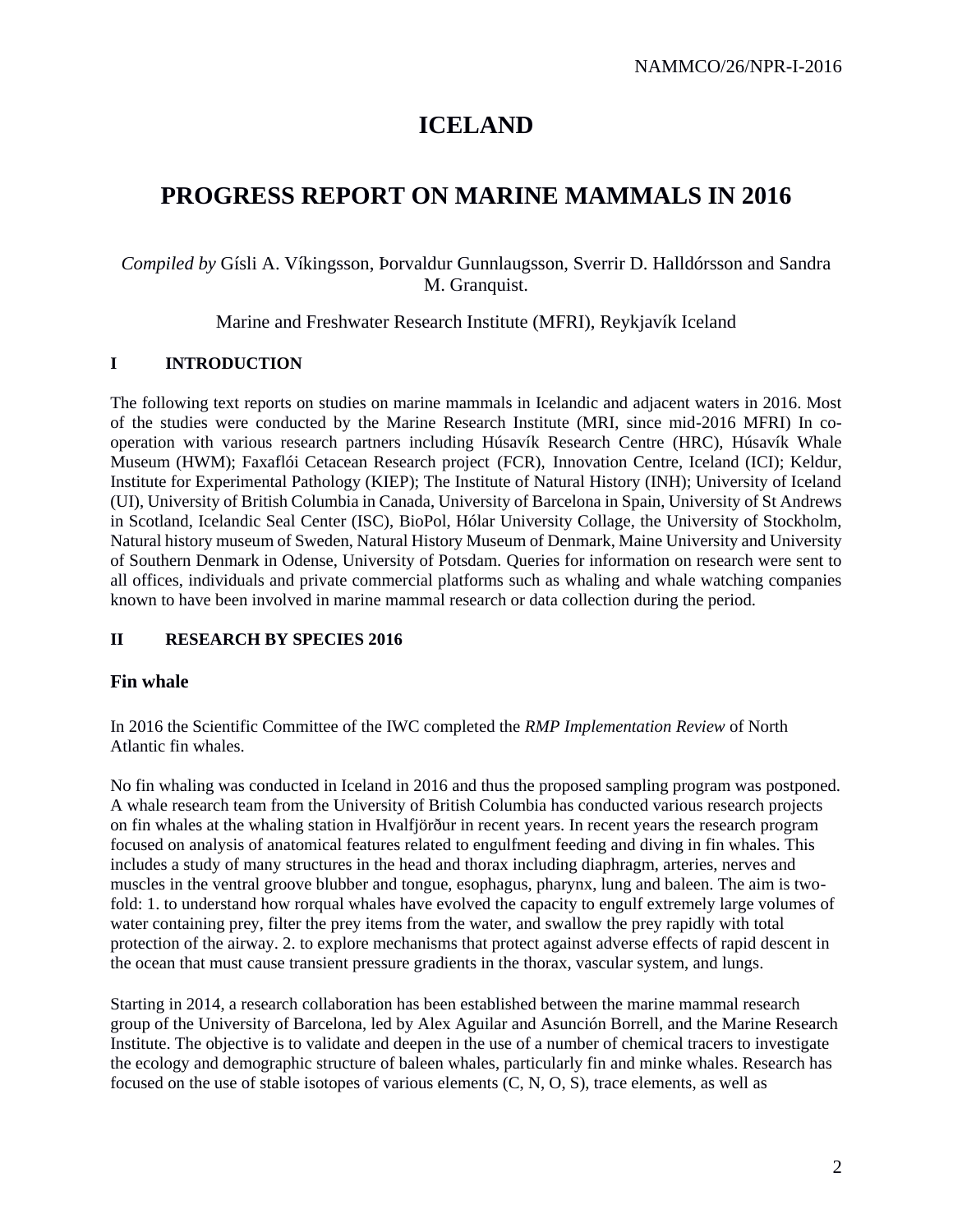biochemical and molecular markers. A number of communications to conferences has already been presented on the validation of faeces to assess diet in baleen whales and on the use of baleen plates to investigate migration and winter destinations of fin whales.

# **Common minke whale**

Biological sampling from the common minke whale hunt in Iceland continued under the auspices of the MFRI. For all minke whales, the mitochondrial Control Region and a standard set of 16 nuclear microsatellites is genotyped for population/stock assessment in collaboration with the University of Potsdam.

Studies continued at the MFRI on the development of a new ageing method for common minke whales. The HRC in Húsavík contined their long-term photo-identification and sightings studies of minke whales in Skjálfandi bay.

The aerial (Partenavia) component of the Icelandic NASS15 resulted in very low coverage and was repeated using a Twin Otter aircraft in 2016. Analysis of the results and those from the NASS-15 are in preparation.

#### **Humpback whale**

Humpback whales were the primary species of a whale observation effort onboard two capelin survey vessels 11 Sept - 16 Oct 2016 with similar results as in 2015 (Gunnlaugsson *et al.* 2016). The humpbacks were concentrated in the area where capelin is detected and this is of interest in the modelling for quota setting of the capelin stock.

The HRC in Húsavík continued their long-term photo-identification and sightings studies of humpback whales in Skjálfandi bay. The MFRI continued their photo-identification studies including the establishment of a central national humpback whale photo-id database.

Four biopsy samples of humpback whales were obtained in Eyjafjörður, N-Iceland in October 2016 (MFRI).

#### **Blue whale**

In 2016 one blue whale was instrumented with a satellite tag in north Icelandic waters. Information on movements were received for the period 24/6-2/8 2016.

The HRC in Húsavík continued their long-term photo-identification and sightings studies of blue whales in Skjálfandi bay.

#### **N-Bottlenose whale**

In 2016, the laboratory of Patrick Miller from University of St Andrews in Scotland led a 4-week expedition starting in May working in the waters between Iceland and Jan Mayen. This trial built upon research in the Jan Mayen area in 2013-2015, which had the dual objectives of using animal-attached tags to study the body condition of large cetaceans, and studying northern bottlenose whales (*Hyperoodon ampullatus*) in the waters north of Iceland and in particular using at-sea experiments to investigate their responses to noise from naval sonar. The outcome of the 2016 trial is reported in full in a cruise report (Miller et al. 2016a). Two publications (Miller et al. 2015; Sivle et al. 2015) reported the first results of how *Hyperoodon* responded to underwater noise presented in an at-sea experiment, and another publication reported on estimating body condition for bottlenose whales (Miller et al. 2016b).

#### **Killer whale**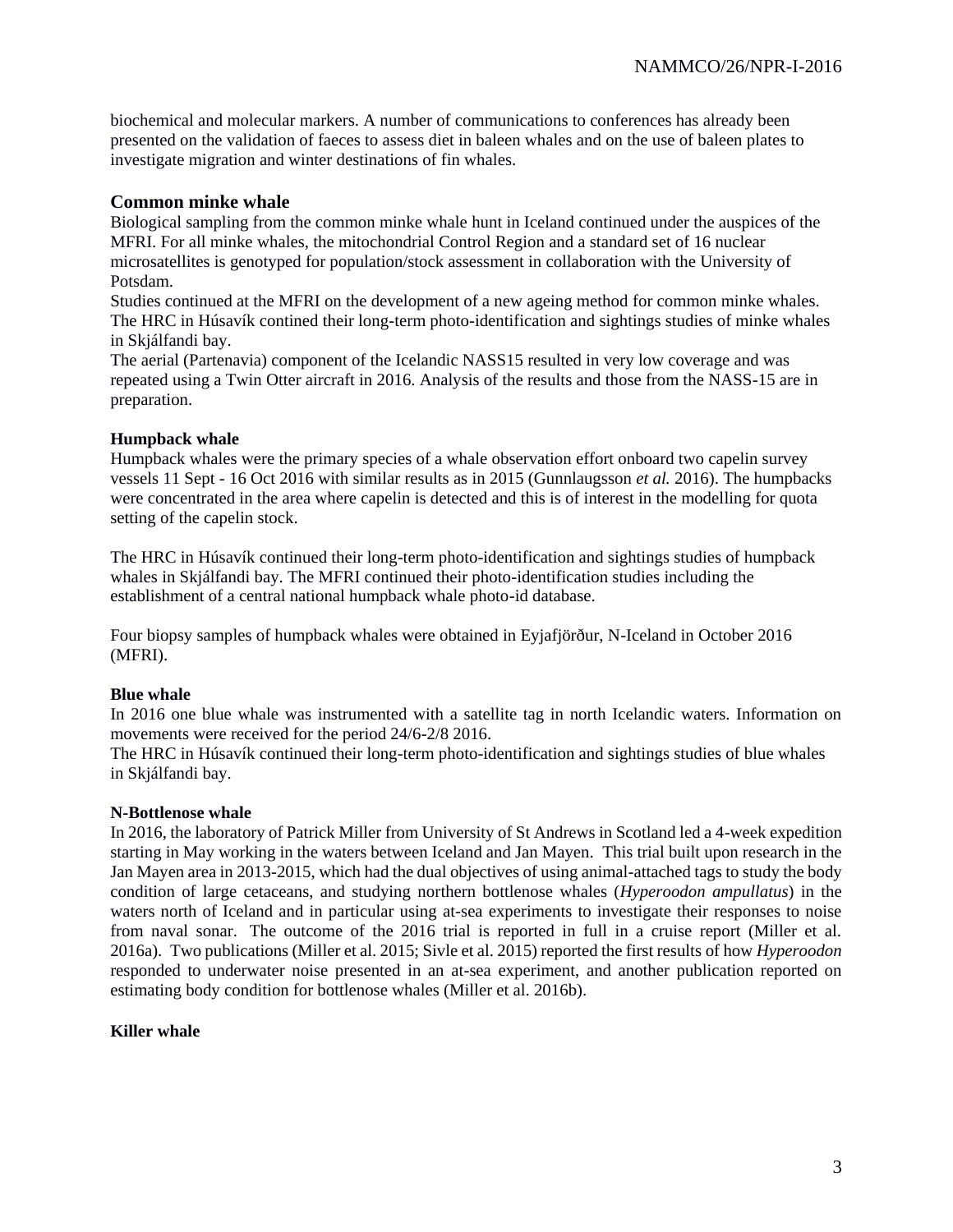In 2016, the MFRI conducted a 4-week field season in Vestmannaeyjar, continuing a long-term project on killer whales started in 2008. The current focus of the project is to investigate dietary specialisation in killer whales and thus the field work focused on collecting information on prey targeted and dietary preferences of individual whales by collection of photo-identifications, observation of feeding events and collection of skin biopsy samples. Publications during 2016 resulting from this project were focused on previous data collected on the acoustic communication of killer whales.

### **White-beaked dolphins**

The HRC in Húsavík contined their long-term photo-identification and sightings studies of white-beaked dolphins in Skjálfandi bay. Recordings of white-beaked dolphins were conducted in Skjálfandi bay using a 16-hydrophone array.

#### **Harbour porpoise**

Collaboration of the MFRI with the University of Potsdam on harbour porpoise genetic research is ongoing (Lah et al. 2016). Among the objectives of this study is estimation of population size based on close kin analysis. For all harbour porpoises, the mitochondrial Control Region and a standard set of 15 nuclear microsatellites is genotyped for population/stock assessment and close-kin-based estimation of population size. Furthermore, multiple nuclear Single Nucleotide Polymorphisms (SNPs) are typed in a representative subset of samples.

Recordings of harbour porpoises were conducted in Skjálfandi bay using a 16-hydrophone array.

# **Harbour seals**

A new population estimate was conducted in 2016 (Thorbjörnsson et al. 2017). The aerial survey resulted in a total number of 3,383 individuals yielding an estimated population population size of 7,652 animals. The 2016 census indicated a continuing decline in the harbour seal population. The estimated population size was 77% smaller than when first estimated in 1980, and 32% smaller than in 2011, when the last complete population census was undertaken. The estimate is 36% lower than a government issued management objective for the minimum population size of harbour seals in Iceland. Although factors contributing to the observed population decline are poorly understood, by-catch and direct-hunts are likely population limiting factors. Given a recent population decline, it is pressing that factors contributing to mortality are assessed in the future. A new harbour seal census is planned for 2018.

A paper on abundance and haul-out patterns of harbour seals at Vatnsnes peninsula was published during the year (Granquist & Hauksson, 2016).

A study on the effect of seals on salmonids was initiated in 2009. Different methods are used including hard-part analysis, stable isotope analysis and prey-DNA metabarcoding analysis. The project is a cooperation between MFRI, ISC, Stockholm University, Natural history muséum in Stockholm and BioPol. Some results were published in 2016 (Granquist & Hauksson, 2016; Granquist, 2016).

A study of harbour seal genetics was initiated in cooperation between MFRI, ISC and the Natural history museum of Denmark.

The effect of seal watching tourism on the behaviour and distribution of harbour seals has been studied by ISC and MFRI since 2008, together with interdisciplinary research on seal watching management. Some of the results from the project was published during the year (Clack, 2016; Granquist & Nilsson, 2016; Marschall, Burns & Granquist, 2016; Öqvist et al. 2016).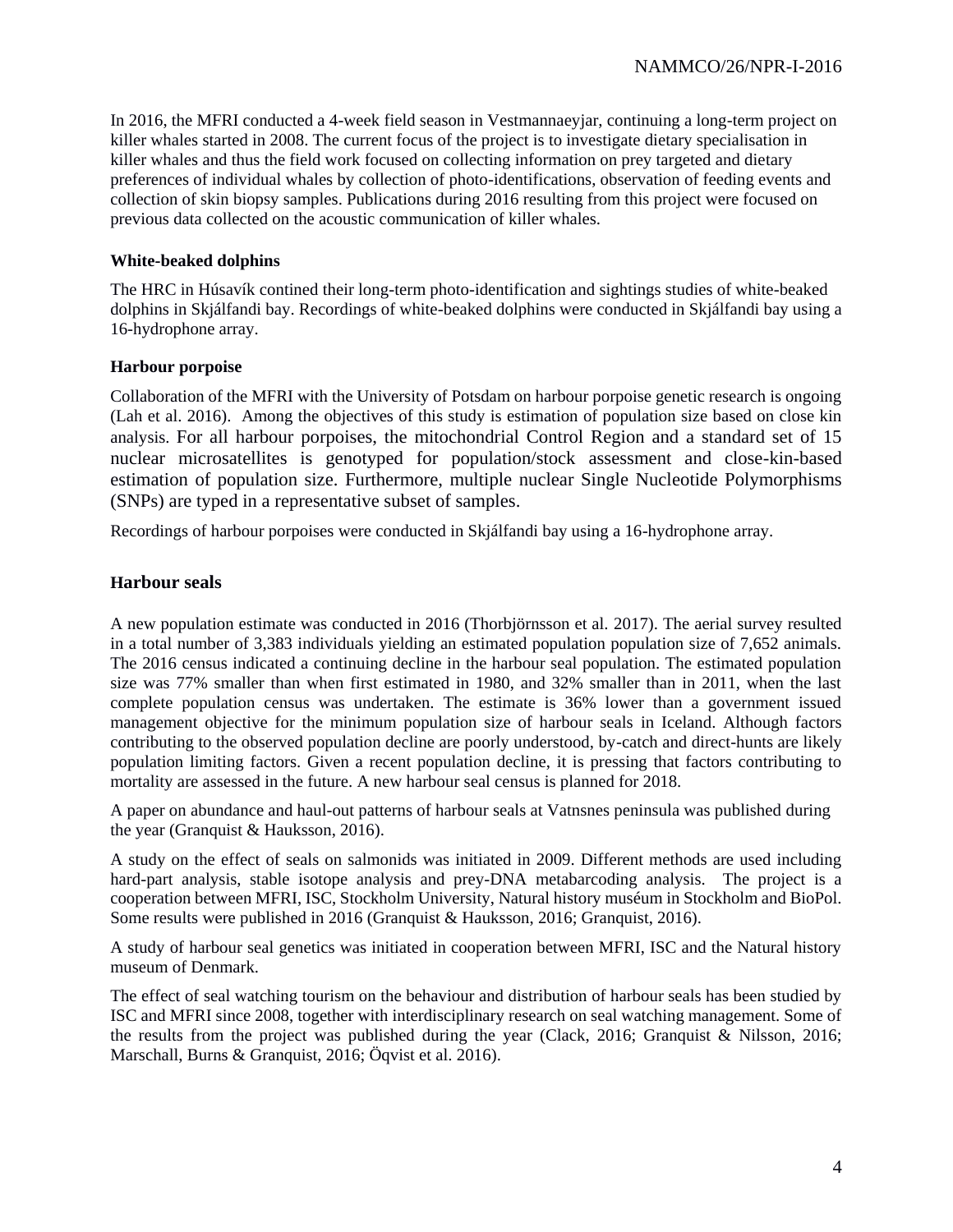The perception of marine mammal watching tourists towards marine mammal conservation and management in Iceland was investigated by ISC and MFRI in co-operation with Stockholm University (Burns et al., in prep.: Granquist et al., in prep.: Öqvist, 2016).

#### **Grey seals**

A project was initiated in 2016 where five grey seal pups were tagged with satellite tags to map habitat use. A study of grey seal genetics was initiated in cooperation between MFRI, ISC, Natural history museum of Denmark and Maine University.

No new population estimate exist for the population, but a census survey is conducted during 2017.

#### **Other pinniped species**

ISC monitors visits of vagrant seals to the coast of Iceland by collecting information about such visits from the news or human resources (photos of life animals). In 2016, 62 harp seals were reported in Icelandic waters.

# **III ONGOING (CURRENT) RESEARCH**

#### **Cetaceans**

In 2017 fishermen for the first time received a payment for each harbour porpoise DNA tissue sample that they send in to the MFRI, and this e is clearly resulting in an increase in samples and in the recording of by-catch. The main objective of this research is to estimate population size of harbour porpoises based on close-kin relationship model.

As in 2015 and 2016 humpback whales were the primary species of a whale observation effort onboard two capelin survey vessels 4-29 Sept 2017.

During 7. June- 1. July 2017 the MFRI participated in a cetacean sightings cruise conducted onboard the RRS Discovery and organized by the Sea Mammal Research Unit. University of St Andrews, Scotland. The cruise collected data on cetacean and seabird distribution, as well as oceanography in the sub-polar frontal zone between the UK and Canada.

#### **Pinnipeds**

An aerial grey seal census is carried out in 2017 to estimate population size. Analysis is currently ongoing. A harbour seal census is planned for 2018. Research on timing of pupping period and pup production has also been initiated.

Research on interactions between seals and fisheries will continue with further investigation on mapping seal habitat/abundance for example with application of satellite tags and by increasing knowledge on bycatch. Analysis of harbour seal diet in river mouths in the north west of Iceland (by ISC and IMFR), with special efforts put on investigating the effect of seals on salmonids has continued during 2017.

A study on the effect of land- and boat based tourism on the spatial and behavioural haul-out patterns of harbour seal and the interdisciplinary research on seal watching management initiated in 2008 by ISC and IMFR will continue the following years.

The MFRI and ISC have initiated a photo-identification pilot study including testing software and creating a foundation for a photo-id database.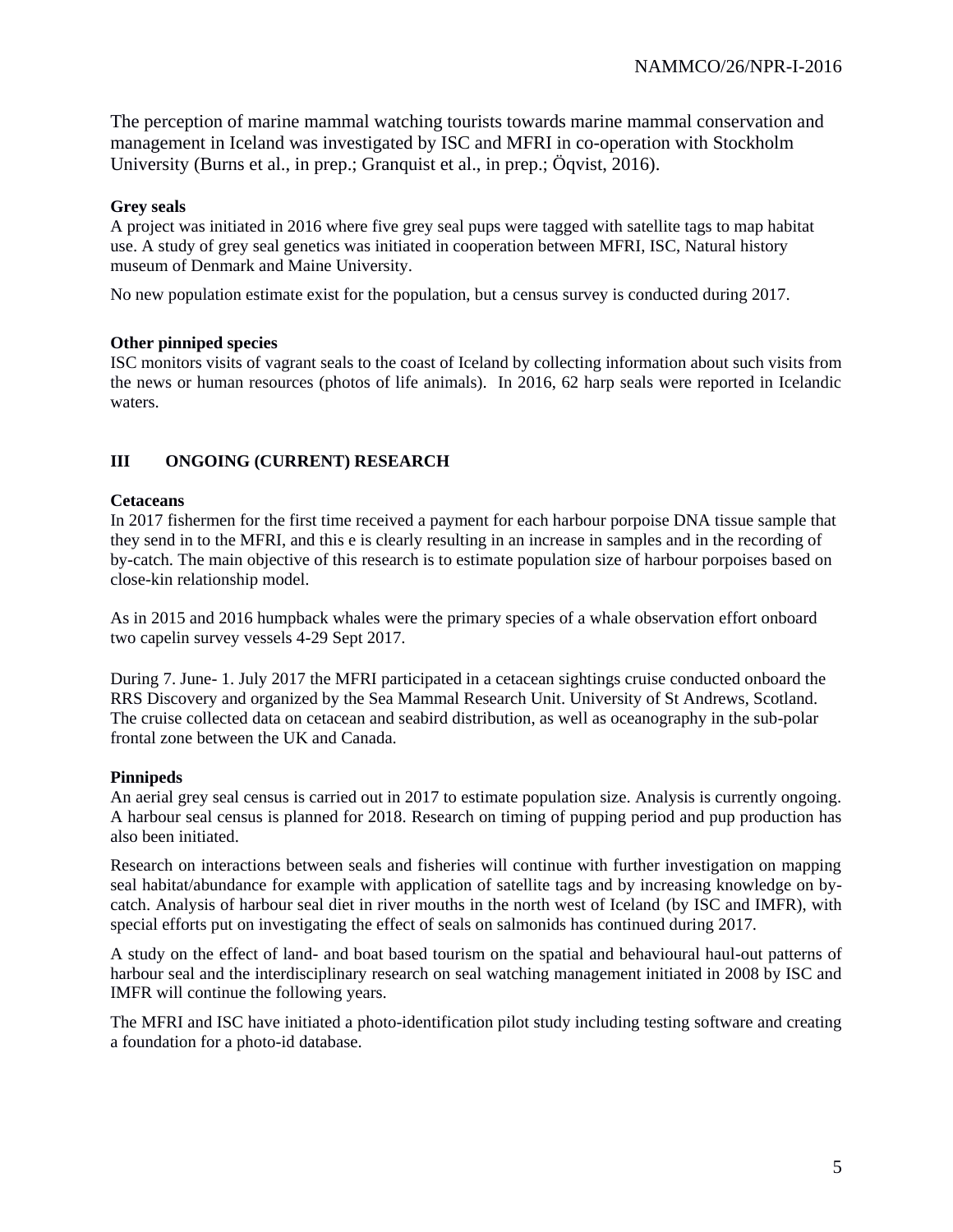In 2017, a study on vocalisations and behaviour of male Icelandic harbour seals during the mating season was initiated by The University of Iceland and MFRI in cooperation with the University of Southern Denmark in Odense.

A project investigating environmental toxicants in seals was initiated by MFRI during 2017.

# **IV ADVICE GIVEN AND MANAGEMENT MEASURES TAKEN**

# **Cetaceans**

Based on assessments conducted by the Scientific Committees of NAMMCO and the IWC, the MFRI recommended in 2017 that annual catches in 2018-2025 do not exceed 161 fin whales on the East Greenland – West Iceland management area and 48 fin whales in the East Iceland-Faroes management area. .On the same basis the MFRI recommended in 2016 maximum annual takes of 224 common minke whales in the Icelandic continental shelf (CIC) area during 2016-2018.

# **Pinnipeds**

MFRI advices that a seal hunting management system should be initiated, and that reporting of all seal hunt should be mandatory. MFRI advices that direct harbour seal hunt should be kept at an absolute minimum level and that actions must be taken to reduce by-catch of seals in commercial fisheries. MFRI will release advice based on the management objectives set for grey seals in Iceland only after the grey seal population census has been finalized in 2017.

# **V PUBLICATIONS AND DOCUMENTS**

#### . **Peer-reviewed publications**

- Bertulli, C.G., Leeney, R., Barreau, T. and Matassa, D.S. (2016). Can whale-watching and whaling coexist? Tourist perceptions in Iceland. Journal of Marine Biological Association of the United Kingdom 96(4):969-977.
- Bertulli, C.G., Rasmussen, M.H. and Rosso, M. (2016). An assessment of the natural marking patterns used for photo-identification of common minke whales and white-beaked dolphins in Icelandic waters. Journal of the Marine Biological Association of the United Kingdom 96(4):807-819.
- Bertulli, C.G., Galatius, A., Kinze, C., Rasmussen, M.H, Keener, W. and Webber, M. (2016). Color patterns in white-beaked dolphins (Lagenorhynchus albirostris) from Iceland. Marine Mammal Science 32(3):1072-1098, doi: 10.1111/mms.12312.
- Fernández R, Schubert M, Vargas-Velázquez AM, Brownlow A, Víkingsson GA, Siebert U, Jensen LF, Øien N, Wall D, Rogan E, Mikkelsen B, Dabin W, Alfarhan AH, Alquraishi SA, Al-Rasheid KAS, Guillot G and Orlando L (2016) A genomewide catalogue of single nucleotide polymorphisms in white-beaked and Atlantic white-sided dolphins. Mol Ecol Resour 16:266–276
- Filatova O, Miller P, Yurk H, Samarra F, Hoyt E, Ford J, Matkin C and Barrett-Lennard L (2016) Physical constraints of dialect evolution in killer whales. Journal of the Acoustical Society of America 140(5): 3755-3764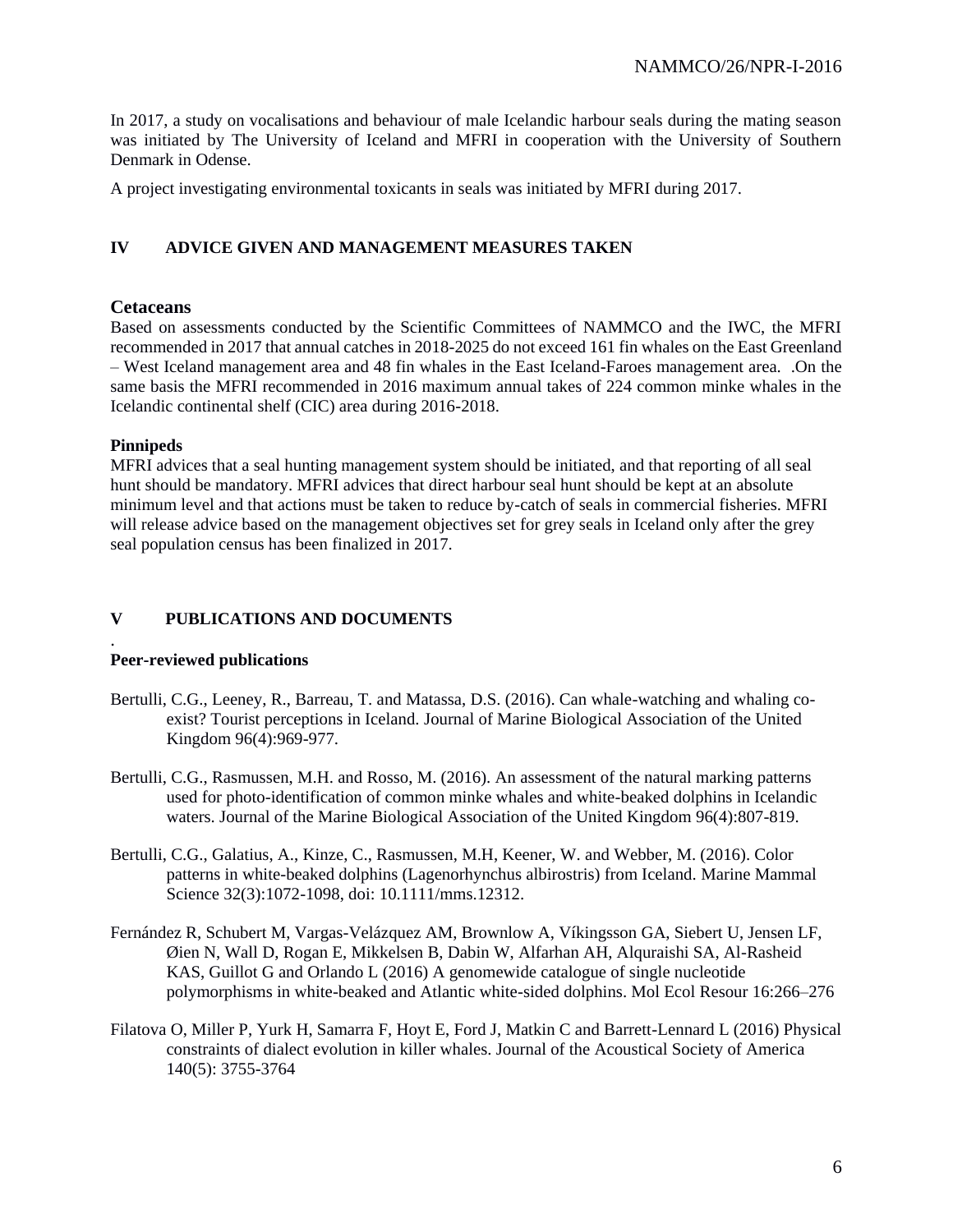- Granquist SM and Hauksson E (2016) Diet of harbour seals in a salmon estuary in North-West Iceland. Icelandic Agricultural Sciences 29, 7-19, doi: 10.16886/IAS.2016.02. URL: http://www.ias.is/landbunadur/wgsamvef.nsf/Attachment/IAS%20-%202016%20- %2002a/\$file/IAS%20-%202016%20-%2002a.pdf
- Granquist SM and Hauksson E (2016) Seasonal, meterological, tidal and diurnal effects on haul-out patterns of harbour seals (Phoca vitulina) in Iceland. Polar Biology: 1-13
- Granquist SM and Nilsson P Å (2016) Who's watching whom? an interdisciplinary approach to the study of seal-watching tourism in Iceland. Journal of Cleaner Production, 111, 471-478. doi:10.1016/j.jclepro.2014.11.060
- Lah L, Trense D, Benke H, Berggren P, Gunnlaugsson Þ, Lockyer C, Öztürk A, Öztürk B, Pawliczka I, Roos A, Siebert U, Skóra K, Víkingsson GA, Tiedemann R. (2016) Spatially Explicit Analysis of Genome-Wide SNPs Detects Subtle Population Structure in a Mobile Marine Mammal, the Harbor Porpoise. PloS one, 11(10), p.e0162792. URL: http://journals.plos.org/plosone/article?id=10.1371/journal.pone.0162792
- Marschall S, Graquist SM, and Burns, GL (2016) Interpretation in Wildlife Tourism: Assessing the effectiveness of signage to modify visitor behaviour at a seal watching site in Iceland. Journal of Outdoor Recreation and Tourism, 2017, 17: 11-19.
- Miller, P, T Narazaki, S Isojunno, K Aoki, S Smout, K Sato (2016b). Body density and diving gas volume of the northern bottlenose whale (Hyperoodon ampullatus). Journal of Experimental Biology 219, 2458-2468
- Rasmussen, MH, Atem, A and Miller, LA (2016). Behavioral Responses by Icelandic White-Beaked Dolphins (Lagenorhynchus albirostris) to Playback Sounds. Aquactic Mammals 42, 317-329
- Samarra FIP, Deecke V and Miller PJO (2016) Low-frequency sounds produced by Northeast Atlantic killer whales (Orcinus orca). Journal of the Acoustical Society of America, 139: 1149-1157.
- Öqvist, E.L., Granquist, S.M., Burns, G.L. and Angerbjörn, A. 2016. Seal watching: an evaluation of codes of conduct. Tourism in marine environments. <https://doi.org/10.3727/154427317X14964473293699>

#### **Thesis**

- Clack, G. 2016. Harbour seal distribution in Iceland and the impact of the wildlife watching boat on seal behaviour in Miðfjörður. MSc thesis, *University Center of the Westfjords, University of Akureyri, Iceland.*
- Granquist, S.M. 2016. Ecology, tourism and management of harbour seals (Phoca vitulina). PhD thesis, Stockholm Univeristy, Sweden. ISBN 978-91-7649565-0.
- Víkingsson GA (2016) Decadal changes in distribution, abundance and feeding ecology of baleen whales in Icelandic and adjacent waters. A consequence of climate change? [Dr. Scient thesis]. The Arctic University of Norway UiT, Tromsö, Norway. ISBN 978-82-8266-108-9.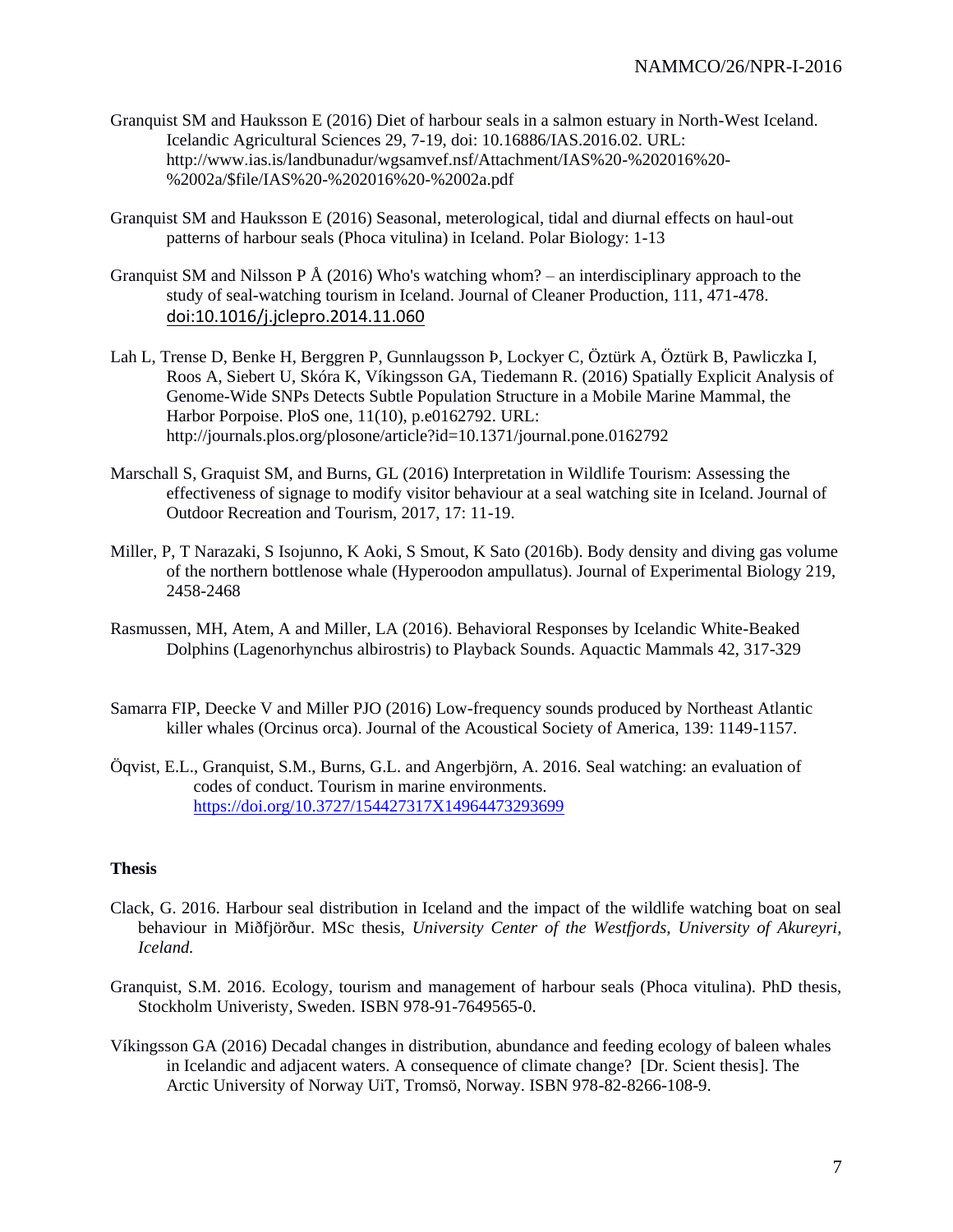Öqvist, E.L. 2016. Tourism, hunting, conservation and management of marine mammals in Iceland. MSc thesis, Stockholm University, Iceland.

#### **Reports/Conference abstracts**

- Arregui, M.; Borrell, A.; Víkingsson, A.; Olafsdottir, D. & Aguilar, A.: Stable isotope analysis of fecal material provides insight into the diet of baleen whales. Document SC/67A/EM/05, Annual Scientific Committee Meeting of the International Whaling Commission, 9-21 mayo 2017, Bled (Slovenia).
- Burns, L., Marschall, S. and Granquist, S. 2016. I Saw The Sign: Modifying visitor behaviour at a Seal Watching Site. Wildlife Tourism Australia workshop. Binna Burra, Australia. 16 September 2016.
- Burns, G.L., Lilja, E.Ö. and Granquist, S. When the wildlife you watch becomes the food you eat. Tourism naturally conference 2016, 1-5th of October 2016. Alghero, Italy.
- Burns, L., Marschall, S. and Granquist, S. 2016. Seeing Seal Signs: Using interpretation to modify visitor behaviour at a seal watching site in Iceland. Wildlife Tourism Australia Conference. Adelaide, Australia. 6-10 November.2016.
- García-Vernet R., Sant P., Borrell A., Víkingsson G., Gunnlaugsson T., Aguilar A. Variaciones isotópicas en las barbas del rorcual común. ¿Afecta la posición de muestreo?. IX Congreso - Sociedad Española de Cetáceos 2016. Las Palmas de Gran Canaria (Spain).
- García-Vernet, R.; Vighi, M.; Lloret, R.; Borrell, A.; Víkingsson, G.; Gunnlaugsson, Th. & Aguilar, A. Concordances and dissimilarities in the pattern of variation of C, N, O and S stable isotopes in the baleen plate of fin whales. 30th European Cetacean Society Conference, 14-16 marzo 2016, Funchal, Madeira (Portugal).
- Granquist SM and Hauksson E (2016) Management and status of harbour seal population in Iceland 2016: Catches, population assessments and current knowledge. Institute of Freshwater Fisheries. VMST/15002
- Granquist SM and Hauksson E (2016) Status of the Icelandic harbour seal population in Iceland. NAMMCO. SC/23/CSWG/13 (unpublished), 10 pp.
- Granquist SM and Hauksson E (2016) Status of the grey seal population in Iceland. NAMMCO. SC/24/CSWG/13 (unpublished), 8 pp.
- Granquist, S. and Clack, G. Managing Harbour Seal Watching in Rural Areas of Iceland. Tourism naturally conference 2016, 1-5th of October 2016. Alghero, Italy.
- Gunnlaugsson T, Mikkelsen B and Víkingsson GA (2016). Cruise Report of the Icelandic NASS 2015 Cetacean census vessel survey. Paper SC/66b/IA/18 submitted to the IWC Scientific Commitee (unpublished), 12 pp.
- Lilja, E.Ö., Granquist, S. and Angerbjörn, A 2016. Do tourists really care about the animals they watch? Tourism naturally conference 2016, 1-5th of October 2016. Alghero, Italy.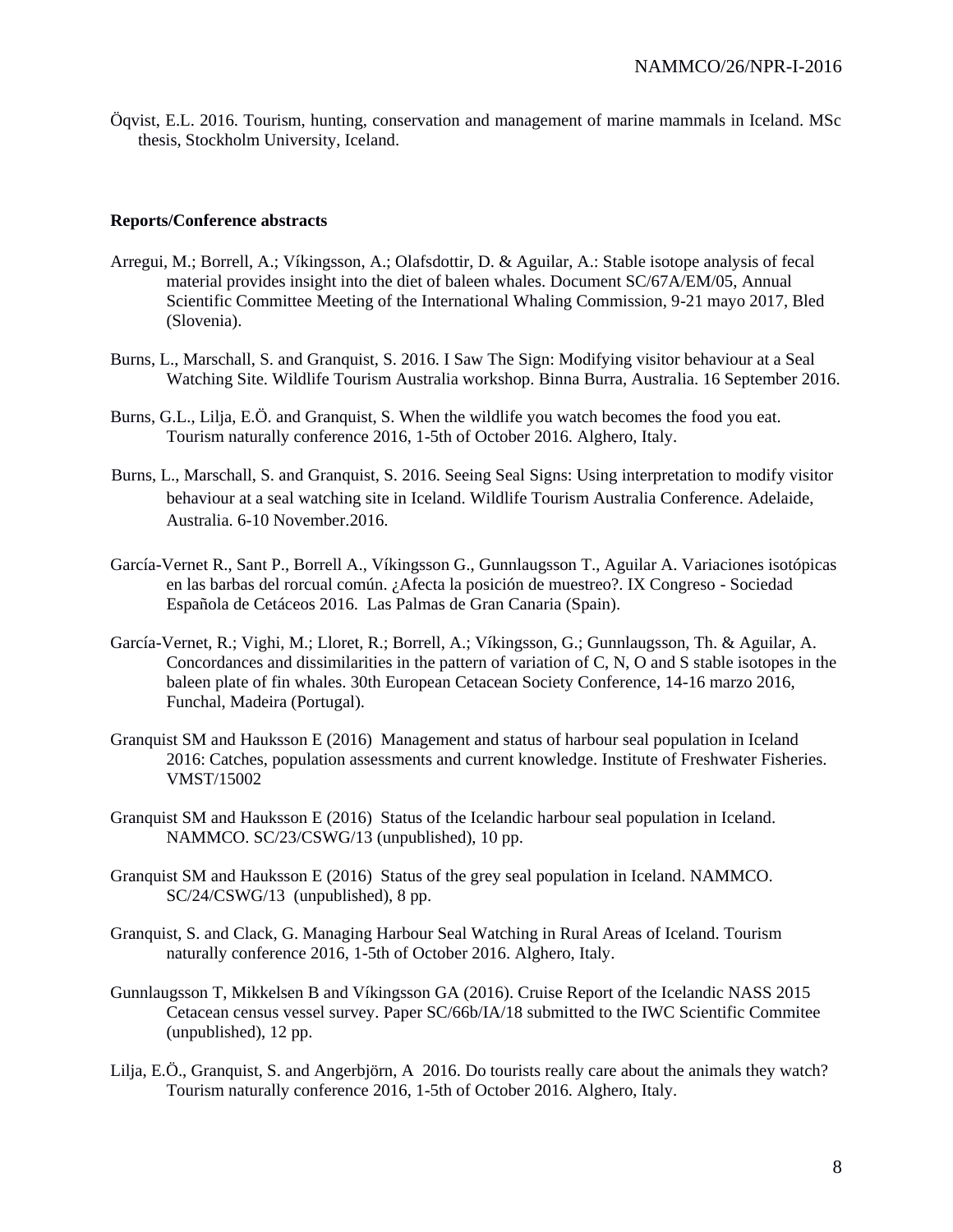- Lloret, R.; Vighi, M.; Borrell, A.; Víkingsson, G.; Gunnlaugsson, Th.; Halldórsson, S. D. and Aguilar, A. Baleen plates as a continuous-time recorder of fin whale migration. Results of nitrogen and carbon stable isotopes. 29th European Cetacean Society Conference, 23-25 marzo 2015, St Julian's (Malta).
- Miller, P., Wensveen, P., Isojunno, S., Hansen, R., Siegal, E., Neves dos Reis, M., Visser, F., Kvadsheim, P. and Kleivane, L. (2016a). Body Condition and ORBS Projects: 2016 Jan Mayen Trial Cruise Report. SMRU Technical Report (available upon request to [pm29@st-andrews.ac.uk\)](mailto:pm29@st-andrews.ac.uk).
- Pike DG, Gunnlaugsson T, Mikkelsen B and Víkingsson GA (2016)Estimates of the abundance of fin whales (Balaenoptera physalus) from the NASS Icelandic and Faroese ship surveys conducted in 2015. Paper SC/66b/RMP/01\_Rev1 submitted to the IWC Scientific Commitee, (NAMMCO SC/23/AE/04) (unpublished), 20 pp.
- Pike DG, Gunnlaugsson T, Mikkelsen B and Víkingsson GA (2016) Estimates of the abundance of common minke whales (Balaenoptera acutorostrata) from the NASS Icelandic and Faroese ship surveys conducted in 2015. Paper SC/66b/RMP/02 submitted to the IWC Scientific Committee, (NAMMCO SC/23/AE/05) (unpublished), 16 pp.
- Pike DG, Gunnlaugsson T and Víkingsson GA (2016) Icelandic aerial survey 2016: Survey report and abundance estimates for minke whales, NAMMCO SC/23/AE/07 (unpublished), 36 pp.
- Vighi, M.; Borrell, A.; Víkingsson, G.; Gunnlaugsson, Th.; Halldórsson, S. D.; Serrano, G.; Lloret, R. & Aguilar, A. Do baleen plates mirror seasonal migrations in fin whales? Results of trace elements analysis. 29th European Cetacean Society Conference, 23-25 marzo 2015, St Julian's (Malta).
- Víkingsson GA, Gunnlaugsson T and Halldórsson SD (2016) Iceland Progress report on Marine Mammals in 2015. NAMMCO SC/23/NPR-I. 10 pp.
- Þorbjörnsson, J.G., Hauksson, E., Sigurðsson, G.M. and Granquist, S.M. 2017. Aerial census of the Icelandic harbour seal (Phoca vitulina) population in 2016: Population estimate, trends and current status [Landselstalning 2016: Stofnstærðarmat, sveiflur og ástand stofns]. Marine and Freshwater Research Institute, HV 2017-009.

#### **References other than above.**

Miller, PJO, Kvadsheim, PH, Lam, FPA, Tyack, PL, Curé, C, DeRuiter, SL, Kleivane, L, Sivle, L, van IJsselmuide, SP, Visser, F, Wensveen, PJ, von Benda-Beckmann, AM, Martin López, L, Narazaki, T & Hooker, SK (2015). Northern bottlenose whales are highly sensitive to noise disturbance. Royal Society Open Science 2, 140484.

Sivle, LD, Kvadsheim, PH, Curé, C, Isojunno, S, Wensveen, PJ, Lam, FPA, Visser, F, Kleivane, L, Tyack, PL & Miller, PJO (2015). Severity of expert-identified behavioural responses of humpback whale, minke whale and northern bottlenose whale to naval sonar. Aquatic Mammals 41, 469–502.